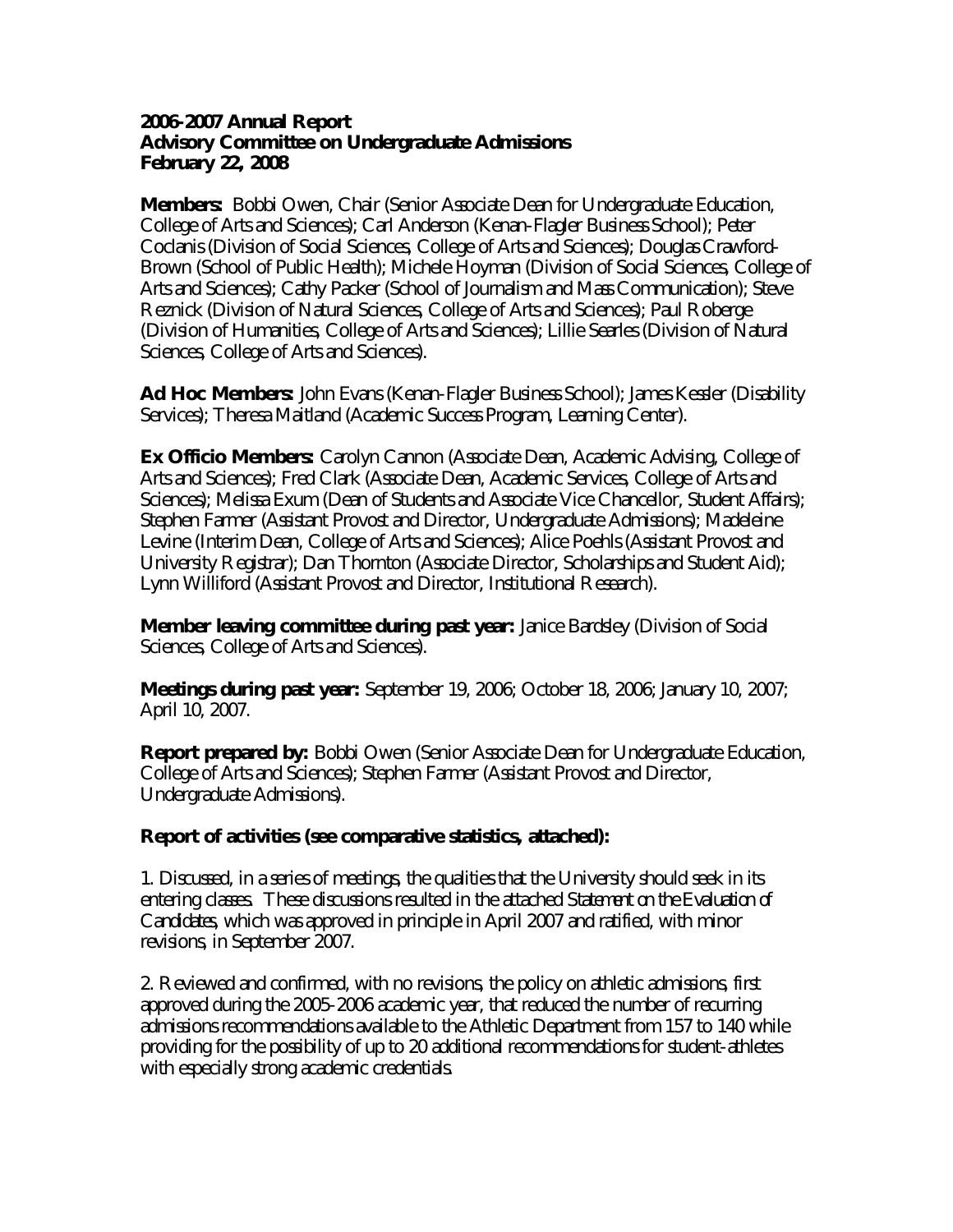3. Approved a pilot program (attached) in which a limited number of exceptionally promising first-year students may be assured their eventual enrollment in the BSBA program in the Kenan-Flagler Business School.

4. Discussed joint efforts on the part of the faculty and the Office of Undergraduate Admissions to develop recruitment events that encourage prospective students to think critically about disciplines that interest them.

5. Reviewed the current campus-visit program and suggested ways in which it might be strengthened.

6. Consulted with the Department of Housing and Residential Education about changes in the procedures through which newly admitted students may apply for campus housing.

7. Received the profile of the class entering in Fall 2006 semester; the results from the Fall 2006 admitted-student questionnaire; updates on Fall 2007 applications and admissions; tenyear enrollment projections for the UNC system; and a report on previous foreign-language credits earned by entering transfer students (attached).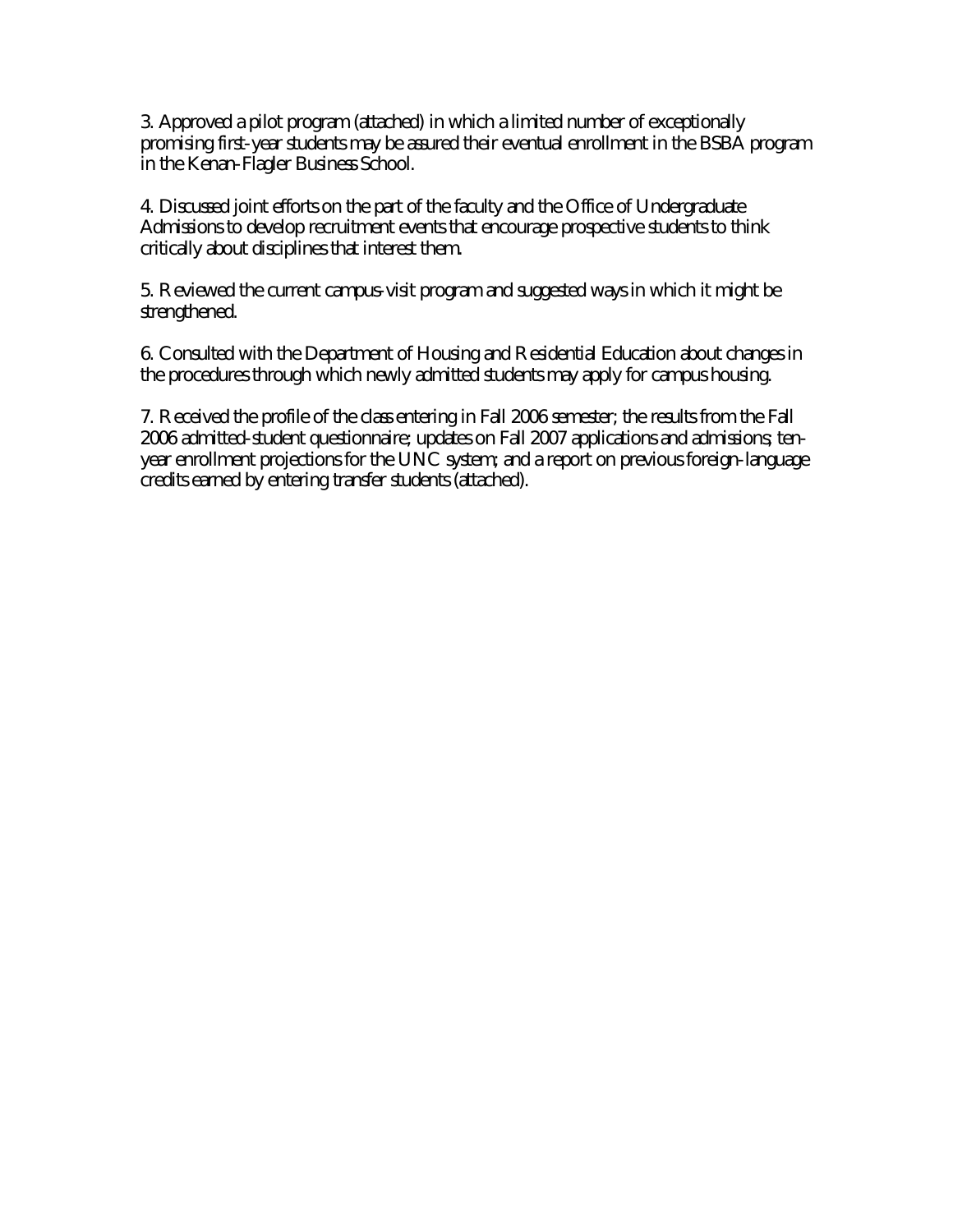**Faculty Advisory Committee on Undergraduate Admissions Statement on the Evaluation of Candidates for Admission**

In evaluating candidates for undergraduate admission, the University of North Carolina at Chapel Hill seeks to shape the entering class so that its collective strengths will foster excellence within the University community; enhance the education of everyone within it; provide for the leadership of the educational, governmental, scientific, business, humanistic, artistic, and professional institutions of the state, nation, and world; and enrich the lives of all the people of North Carolina.

In so doing, we aim to help the University fulfill its stated mission: to serve "the people of the state, and indeed the nation, as a center for scholarship and creative endeavor," and to be "a community engaged in original inquiry and creative expression, while committed to intellectual freedom, to personal integrity and justice, and to those values that foster enlightened leadership for the state and nation," and indeed the world.

The qualities we seek in each class are those that foster such a community, including intellect, talent, curiosity, and creativity; leadership, kindness, and courage; honesty, perseverance, perspective, and diversity. Although we expect each successful candidate to demonstrate strength in many of these areas, we do not expect every candidate to be equally strong in all of them. Just as there is no formula for admission, there is no list of qualities or characteristics that every applicant must present.

In shaping the class, we evaluate individual candidates rigorously, holistically, and sympathetically. We seek to assess the ways in which each candidate will likely contribute to the kind of campus community that will enable the University to fulfill its mission. This assessment requires not only that we note the achievements and potential of each applicant but also that we understand the context within which achievements have been realized and potential forged.

These comprehensive and individualized evaluations, taken together, do not aim to maximize any single, narrow outcome—for example, the average SAT score or the average eventual GPA of the entering class. Rather, they aim to draw together students who will enrich each other's education, strengthen the campus community, contribute to the betterment of society, and help the University achieve its broader mission.

*Approved September 2007*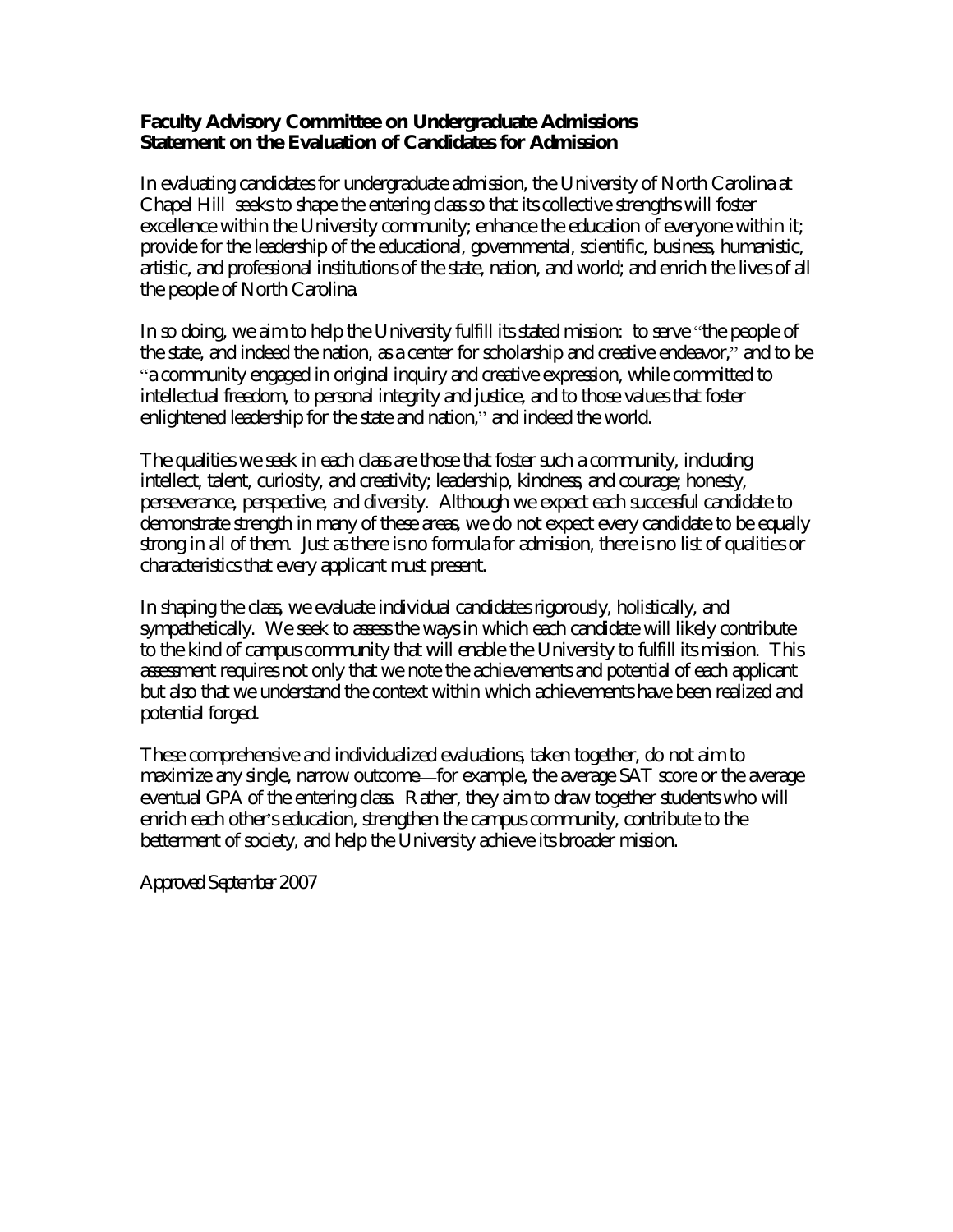**Faculty Advisory Committee on Undergraduate Admissions Pilot Program for Recruitment through Assured BSBA Enrollment**

Each year the University admits first-year students who wish to study business administration. While many of these students accept our offer of admission and enroll, many do not, and those who turn us down are an exceptionally diverse and talented group. Last year, for example, 39 percent of these admitted but non-enrolling students identified themselves as nonwhite, and the group as a whole averaged 1389 on the SAT, well above the 1293 average of the entering class. Many of these students chose schools that either enrolled them directly in undergraduate business programs (Georgetown, University of Pennsylvania) or guaranteed their eventual admission to such programs after their first or second year in residence (Michigan).

To recruit the strongest of these candidates to the University, the Faculty Advisory Committee on Undergraduate Admissions authorizes a pilot program that would offer assured eventual enrollment in the Kenan-Flagler Business School to as many as thirty admitted students each year. These students will file no special application; instead they will be chosen, on the basis of academic and personal strengths identified through the admissions process, from the pool of students nominated for the Honors Program and for merit-based scholarships. The admissions committee, working with the faculty of the BSBA program, will develop specific criteria and select and notify the students.

These students will complete the same general-education requirements and receive the same first- and second-year academic advising as all other Carolina undergraduates. They will be under no obligation to pursue the BSBA degree. As long as they successfully complete all prerequisite courses and maintain a 3.0 cumulative grade-point average, they will be assured of their enrollment in the BSBA program following two years of study in Arts and Sciences.

The objective of this opportunity is to increase the University's yield of a select group of highly competitive applicants by simply removing the obstacle of future business school admission should the student elect to enter the BSBA program. The Faculty Advisory Committee will evaluate the effectiveness of the pilot program no later than Fall 2007 semester and may extend or discontinue the program at that time.

*Approved January 2007*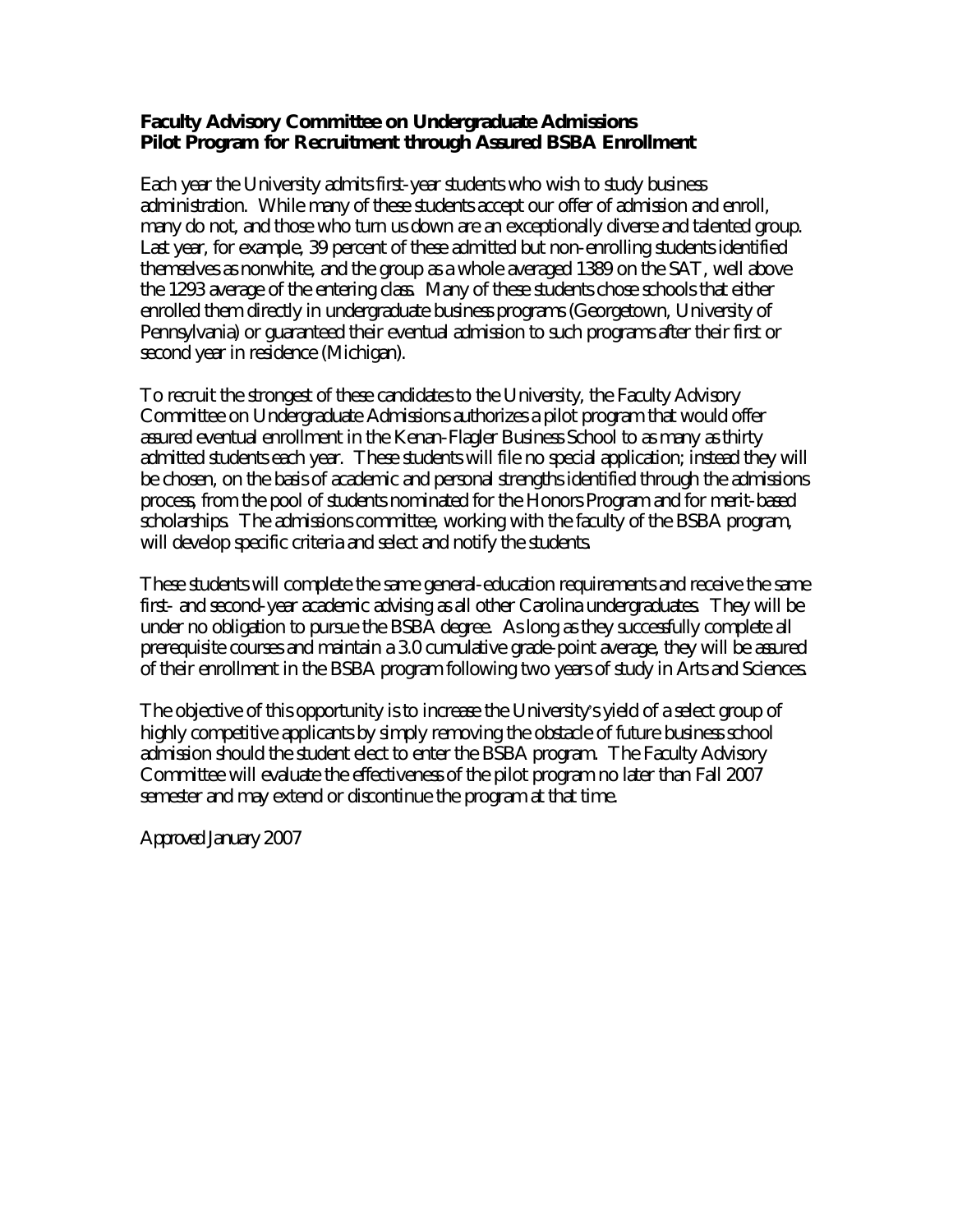# **Faculty Advisory Committee on Undergraduate Admissions Foreign-Language Credit of Entering Transfer Students**

**Overview.** Each year we receive approximately 3,000 transfer applications. We typically admit 41% of our applicants and enroll about 67% of them. Our top five feeder institutions are North Carolina State University, Appalachian State University, UNC-Wilmington, UNC-Greensboro, and Durham Technical Community College.

**Foreign-language credit history.** In each of the last three years, approximately onethird of our enrolling transfer students entered Carolina having already met the foreignlanguage requirement. Another 18 percent had studied a foreign language through level two. About forty percent of our students had studied no foreign language at all, or had last studied a language while in high school.

|                   |     | 2003* |     | 2004  | 2005 |       |  |
|-------------------|-----|-------|-----|-------|------|-------|--|
| Level 3 or higher | 92  | 36.8% | 233 | 31.2% | 251  | 33.0% |  |
| Level 2           | 47  | 18.8% | 127 | 17.0% | 136  | 17.9% |  |
| Level 1           | 13  | 5.2%  | 83  | 11.1% | 84   | 11.1% |  |
| HS only           | 81  | 32.4% | 203 | 27.2% | 195  | 25.7% |  |
| None              | 17  | 6.8%  | 100 | 13.4% | 94   | 12.4% |  |
| Total             | 250 |       | 746 |       | 760  |       |  |

**\***2003 numbers are based on sample of all transfer students enrolling that year.

**Other academic credentials.** Last year all enrolling transfer students had earned, on average, a cumulative 3.4 GPA at their previous institutions. Enrolling sophomores earned an average of 1264 on the SAT Reasoning (Critical Reading and Math combined). If the foreign-language requirement were a prerequisite for admission, and if we were to replace some of our enrolling students with other students in the applicant pool, these credentials would decline. Last year, denied applicants earned, on average, a 2.4 cumulative GPA at their previous institutions, and denied sophomore applicants earned an average of 1134 on the SAT.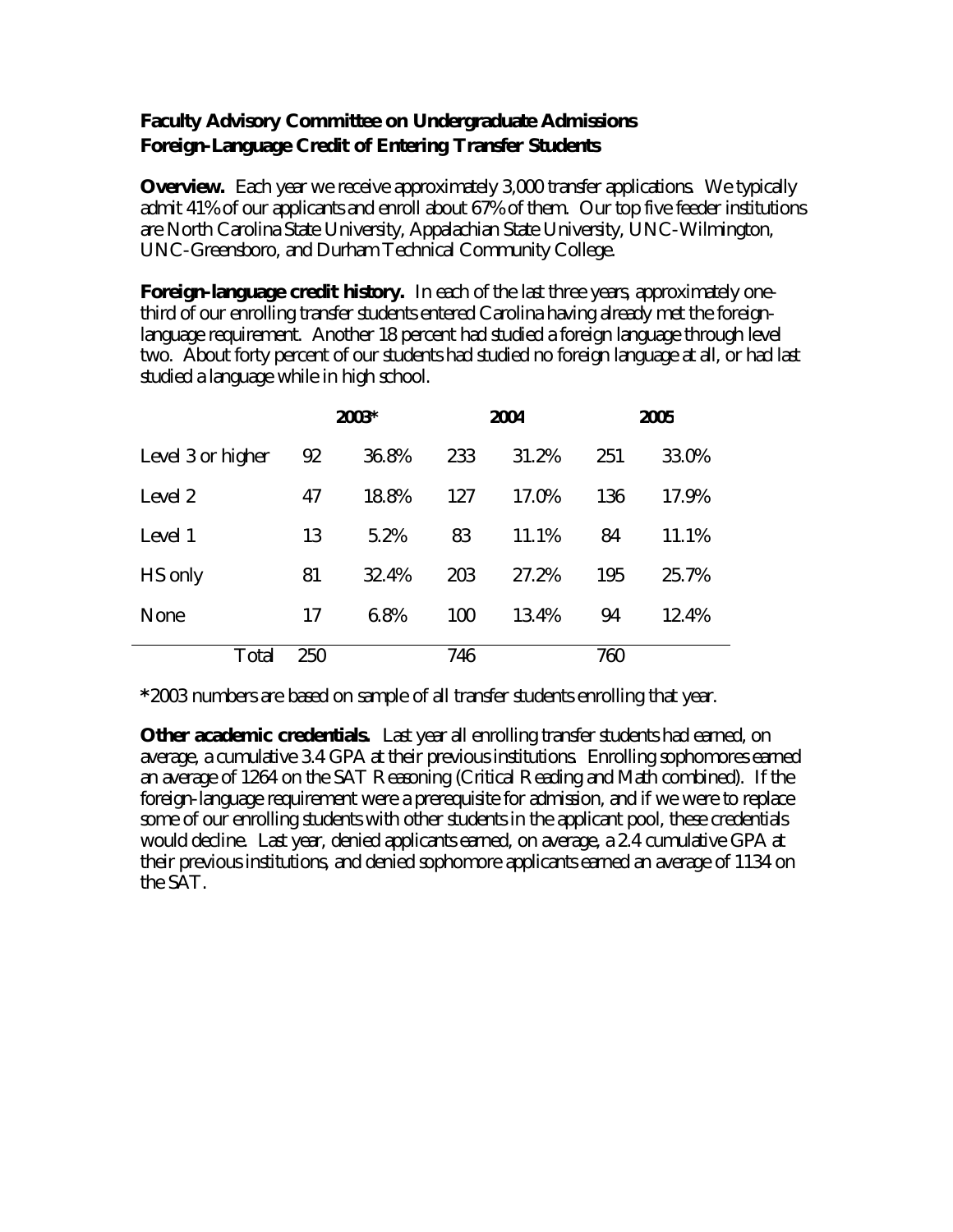# UNIVERSITY OF NORTH CAROLINA AT CHAPEL HILL First-Year and Transfer Class Data, 2003-2007

### I. Application Data

|                               |         |        | <b>APPLIED</b> |         |        |       |       | <b>ADMITTED</b> |        |         |       |         | <b>ENROLLED</b> |       |         |
|-------------------------------|---------|--------|----------------|---------|--------|-------|-------|-----------------|--------|---------|-------|---------|-----------------|-------|---------|
| <b>ALL FIRST-YEAR</b>         | 2003    | 2004   | 2005           | 2006    | 2007   | 2003  | 2004  | 2005            | 2006   | 2007    | 2003  | 2004    | 2005            | 2006  | 2007    |
| Total                         | 17,909  | 19,053 | 18,706         | 19,736  | 20,064 | 6,443 | 6,736 | 6,740           | 6,734  | 6,993   | 3,516 | 3,589   | 3,751           | 3,816 | 3,895   |
| % Change                      | 2.34    | 6.39   | $-1.82$        | 5.51    | 1.66   | 6.09  | 4.55  | 0.00            | 0.00   | 3.85    | 1.62  | 2.08    | 4.51            | 1.73  | 2.07    |
| <b>FIRST-YEAR BY CATEGORY</b> | 2003    | 2004   | 2005           | 2006    | 2007   | 2003  | 2004  | 2005            | 2006   | 2007    | 2003  | 2004    | 2005            | 2006  | 2007    |
| In-State                      | 7,310   | 981.   | 8,107          | 8,838   | 9,155  | 4,453 | 4,565 | 4,644           | 4,559  | 4,551   | 2,894 | 2,931   | 3,104           | 3,110 | 3,132   |
| Out-of-State                  | 10,599  | 11,072 | 10,599         | 10,898  | 10,909 | 1,990 | 2,171 | 2,096           | 2,175  | 2,442   | 621   | 658     | 647             | 706   | 763     |
| African-American              | 2,041   | 2,209  | 2,138          | 2.471   | 2,301  | 804   | 812   | 804             | 823    | 804     | 414   | 404     | 416             | 470   | 434     |
| Asian-American                | 1,680   | .768   | 826. ا         | 1,970   | 2,239  | 517   | 573   | 567             | 617    | 709     | 226   | 272     | 260             | 287   | 302     |
| Native-American               | 102     | 117    | 111            | 98      | 105    | 54    | 62    | 58              | 50     | 53      | 30    | 33      | 39              | 32    | 35      |
| Hispanic                      | 613     | 754    | 747            | 833     | 860    | 293   | 343   | 371             | 400    | 446     | 125   | 130     | 164             | 205   | 221     |
| <b>ALL TRANSFER</b>           | 2003    | 2004   | 2005           | 2006    | 2007   | 2003  | 2004  | 2005            | 2006   | 2007    | 2003  | 2004    | 2005            | 2006  | 2007    |
| Total                         | 2,867   | 2,996  | 3,101          | 3,019   | 3,106  | 1,188 | ,231  | ,244            | 244. ا | 1,178   | 865   | 835     | 828             | 894   | 874     |
| % Change                      | $-0.69$ | 4.50   | 3.50           | $-2.64$ | 2.88   | 12.20 | 3.62  | 1.05            | 0.00   | $-5.31$ | 33.3  | $-3.47$ | $-0.84$         | 7.97  | $-2.23$ |

# II. First-Year Class: Secondary-School Background

|                     | 2003  | 2004  | 2005  | 2006  | 2007  |
|---------------------|-------|-------|-------|-------|-------|
| In-State Public     | 2.506 | 2.498 | 2.614 | 2.615 | 2.569 |
| Out-of-State Public | 420   | 457   | 438   | 449   | 506   |
| Private/Parochial   | 505   | 522   | 571   | 587   | 592   |
| Foreign/DOD         | 36    | 35    | 30    | 39    | 47    |
| Other               | 47    | 77    | 98    | 126   | 181   |

### III. First-Year Class: Sex

|       | 2003 | 2004 | 2005                          | 2006 | 2007 |
|-------|------|------|-------------------------------|------|------|
| Men   |      |      | 1.444 1.490 1.481 1.526 1.546 |      |      |
| Women |      |      | 2.071 2.099 2.270 2.290 2.349 |      |      |

# IV. First-Year Yield (Percentage of Those Admitted Who Enrolled)

|                     | 2003 | 2004 | 2005 | 2006 | 2007 |
|---------------------|------|------|------|------|------|
| All Freshmen        | 55   | 53   | 56   | 57   | 56   |
| In-State            | 65   | 64   | 67   | 68   | 69   |
| Out-of-State        | 31   | 30   | 31   | 33   | 31   |
| Out-of-State Alumni | 53   | 45   | 52   | 47   | 50   |